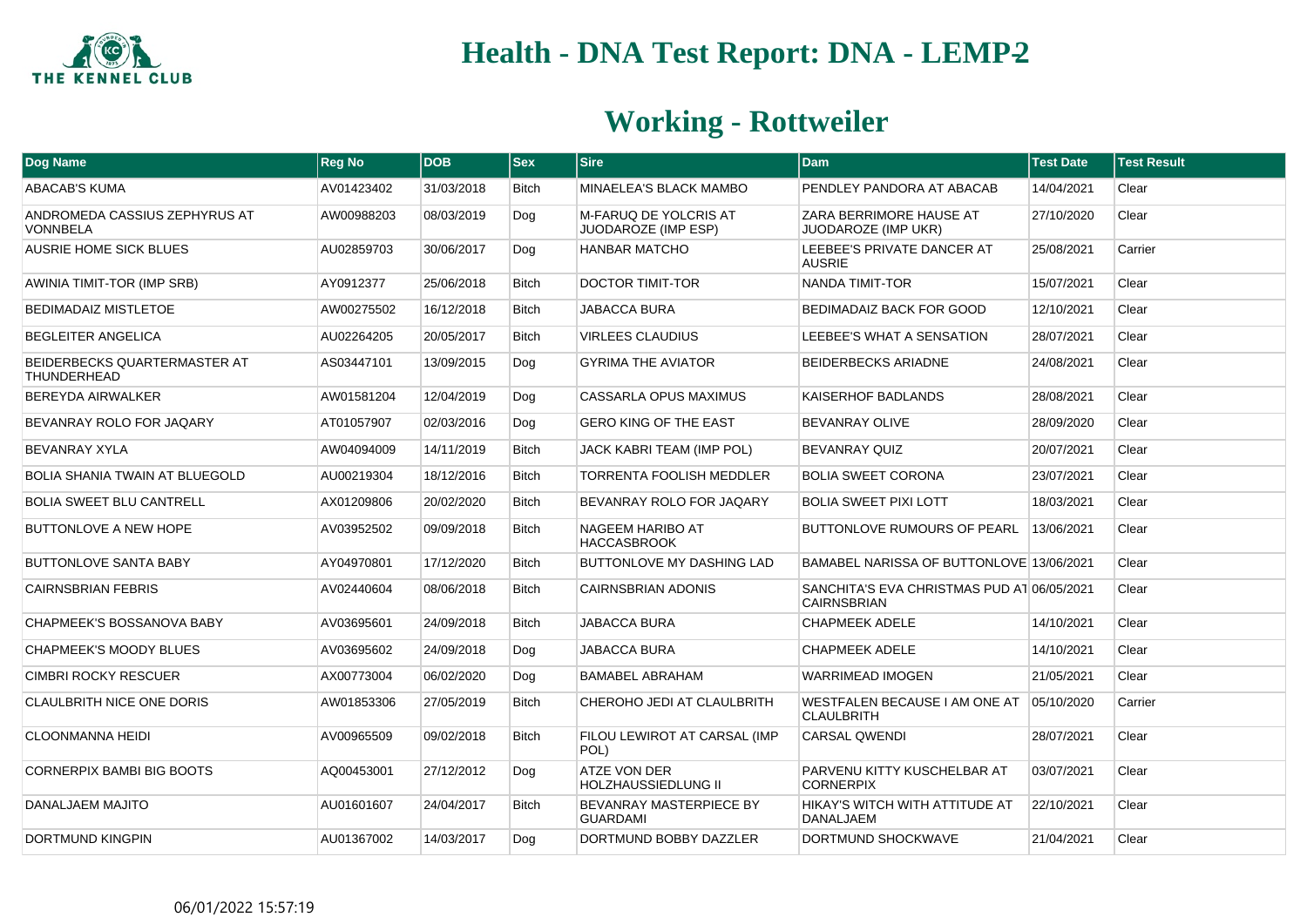

| <b>Dog Name</b>                                       | <b>Reg No</b> | <b>DOB</b> | <b>Sex</b>   | <b>Sire</b>                             | <b>Dam</b>                                                                            | <b>Test Date</b> | <b>Test Result</b> |
|-------------------------------------------------------|---------------|------------|--------------|-----------------------------------------|---------------------------------------------------------------------------------------|------------------|--------------------|
| DORTMUND MISS DIOR                                    | AX04583501    | 15/11/2020 | <b>Bitch</b> | DORTMUND BOBBY DAZZLER                  | DORTMUND DORA BRYAN                                                                   | 11/03/2021       | Clear              |
| DREAMTOR BROOKLYN GIN                                 | AX03789205    | 29/08/2020 | <b>Bitch</b> | JACK KABRI TEAM (IMP POL)               | DREAMTOR SHAPE OF YOU                                                                 | 07/08/2021       | Clear              |
| <b>DREKO STAR</b>                                     | AX00558401    | 20/05/2019 | Dog          | DREKO WARRIOR OF FAUSTINI<br>(IKC)      | BOTLIERSKOP STAR GARNET (GKC)                                                         | 17/03/2021       | Clear              |
| ELENA VOM HAUSE ROTTZILLA (IMP NLD)                   | AX0902230     | 01/10/2019 | <b>Bitch</b> | PABLO VON DER BLEICHSTRASSE             | <b>AXY VOM HAUSE ROTTZILLA</b>                                                        | 12/08/2021       | Clear              |
| ELLORA VON DER ALTEN FESTUNG AT<br>VONNBELA (IMP HRV) | AV0905017     | 06/04/2018 | <b>Bitch</b> | XEDOR VON DER ALTEN FESTUNG             | LOLA VON DER ALTEN FESTUNG                                                            | 13/04/2021       | Clear              |
| HANBAR ENIGMA AT RUIZ                                 | AX03912903    | 07/08/2020 | <b>Bitch</b> | TESLA EARL ANTONIUS (IMP SRB)           | <b>HANBAR WHITNEY WITH AMATOL</b>                                                     | 05/11/2021       | Clear              |
| <b>JAEGEROT BILLIE JEAN</b>                           | AU03603505    | 29/08/2017 | <b>Bitch</b> | <b>STEIGEN CRIXUS</b>                   | <b>JAEGEROT CHEEKY VIMTO</b>                                                          | 02/06/2021       | Clear              |
| <b>JAEGEROT ROCKIN ROBIN</b>                          | AU03603509    | 29/08/2017 | <b>Bitch</b> | <b>STEIGEN CRIXUS</b>                   | <b>JAEGEROT CHEEKY VIMTO</b>                                                          | 05/01/2021       | Clear              |
| JAQARY HANKY PANKY                                    | AV03082301    | 26/07/2018 | <b>Bitch</b> | <b>BAMABEL ABRAHAM</b>                  | <b>TIANKO AGATHA</b>                                                                  | 05/10/2020       | Carrier            |
| <b>JAQARY RHYME'N'REASON</b>                          | AW03101004    | 05/08/2019 | <b>Bitch</b> | <b>WARRIMEAD ICE</b>                    | <b>TIANKO AGATHA</b>                                                                  | 10/08/2021       | Clear              |
| <b>JHAVA A KIND OF MAGIC</b>                          | AU00614508    | 14/01/2017 | Dog          | <b>VIRLEES CLAUDIUS</b>                 | <b>JHAVA THE ONE N'ONLY</b>                                                           | 06/05/2021       | Clear              |
| <b>JIANEROT GIGI</b>                                  | AT01791701    | 15/04/2016 | <b>Bitch</b> | ARTOS VOM SAALEUFER                     | <b>JIANEROT BEATRIX</b>                                                               | 25/08/2021       | Clear              |
| <b>JIANEROT IVANNA</b>                                | AU01609809    | 07/04/2017 | <b>Bitch</b> | MEDAL OF HONOR HADES<br>(ATCAT00473FRA) | JIANEROT SEE IT BELIEVE IT                                                            | 25/08/2021       | Clear              |
| <b>JIANEROT NANCY</b>                                 | AX04752607    | 18/10/2020 | Bitch        | <b>BEVANRAY REGGIE</b>                  | <b>JIANEROT IVANNA</b>                                                                | 25/08/2021       | Clear              |
| JODIPAS JUST IN TIME                                  | AW00707601    | 29/12/2018 | Dog          | <b>VONKASSEL DASKO</b>                  | JODIPAS TIME SQUARE                                                                   | 10/07/2021       | Clear              |
| <b>JOE LOUIS</b>                                      | AV03753601    | 10/07/2018 | Dog          | NATHAN VAN HET FALCONSNEST              | MAYA V H FALCONSNEST (IMP BEL)                                                        | 10/07/2021       | Clear              |
| <b>KENSTEEN ESSIE</b>                                 | AU03323104    | 16/07/2017 | <b>Bitch</b> | ROSTOCK TORNADO TWISTER                 | <b>KENQUARTZ STRONG ENOUGH</b>                                                        | 18/08/2021       | Clear              |
| <b>KENXTWEN PLUTO</b>                                 | AX00994904    | 16/02/2020 | Dog          | <b>VANCANNON'S ROMAN EXPRESS</b>        | <b>DUSKY LIGHT UIXDUM SIDUS</b>                                                       | 04/11/2021       | Clear              |
| KENYNTEN APPLE ANT OF ROTTSTAR                        | AW01728507    | 19/04/2019 | Dog          | BEVANRAY ROLO FOR JAQARY                | CASSARLA ANASTASIUS                                                                   | 30/12/2020       | Clear              |
| <b>KENYNTEN TYENE</b>                                 | AW04059311    | 12/10/2019 | <b>Bitch</b> | ZAKS ZANZA BOY (IKC)                    | JOTTCLIN RUBY DO                                                                      | 17/07/2021       | Clear              |
| LEXUS FROM HOUSE CYMRU                                | AU02880501    | 24/01/2017 | Bitch        | LEX VOM HAUSE EDELSTEIN                 | <b>BRENDA VON FELSBROCKEN (IMP</b><br>SRB)                                            | 28/04/2021       | Clear              |
| MEGALMAR CECELIA FOR LOROZAIN                         | AV01528612    | 01/04/2018 | <b>Bitch</b> | <b>TREVEARL</b>                         | DORTMUND DODGING BULLETS AT WESTLODGE MOET CHANDON AVEC 10/07/2021<br><b>MEGALMAR</b> |                  | Carrier            |
| OMNIANOSTRA OUT OF THE BLUE FOR<br>VARYKINO (IKC)     | AX0900751     | 11/09/2019 | Dog          | ROTTPHOENIX IOLO                        | COTARINN IMMORTAL QUEST                                                               | 22/07/2021       | Clear              |
| <b>OPAL SILK ZARA</b>                                 | AV03274904    | 21/05/2018 | <b>Bitch</b> | <b>NEO TIMIT-TOR</b>                    | GALA SCHWARZE SCHILD (IMP SRB) 02/06/2021                                             |                  | Clear              |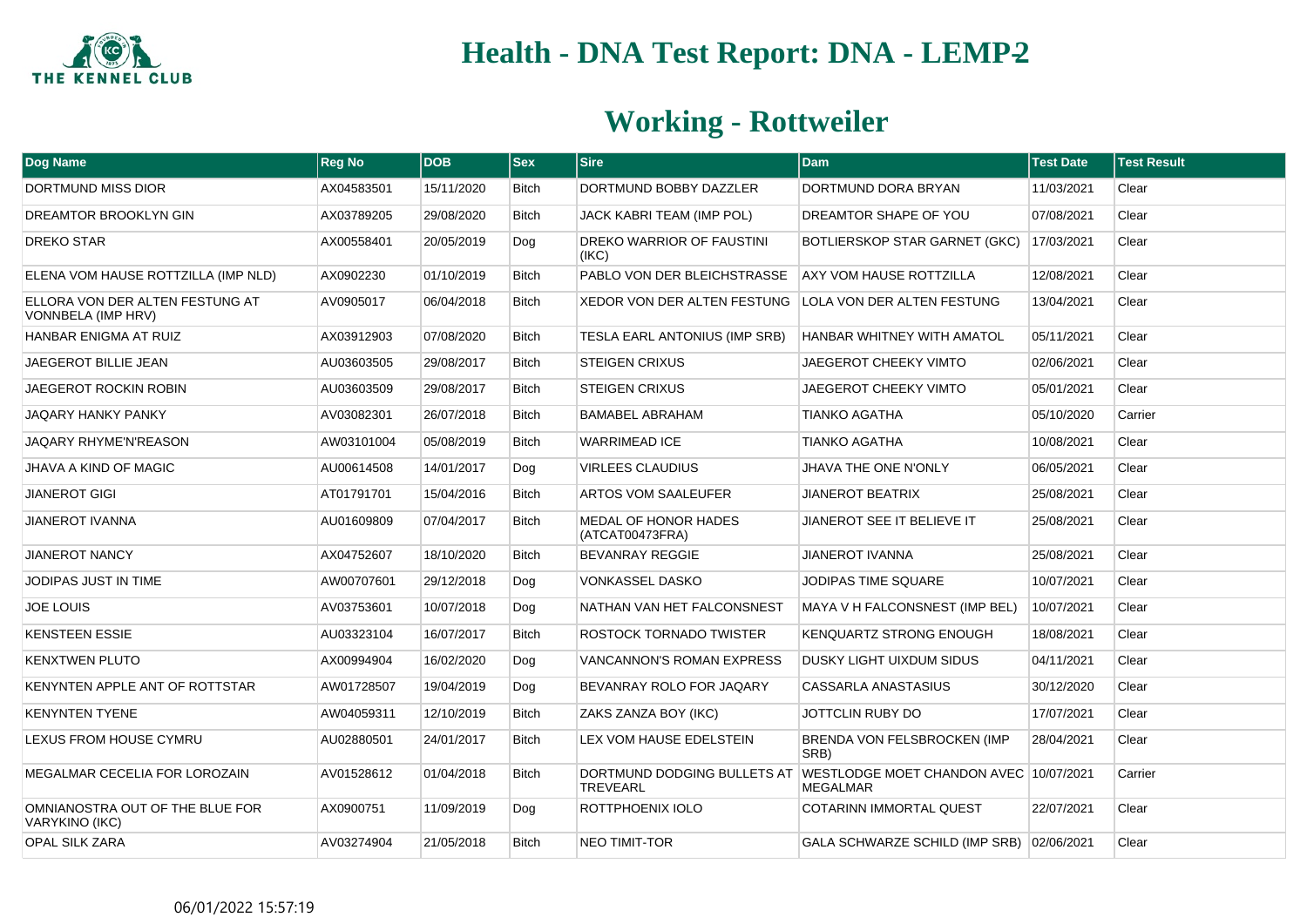

| Dog Name                                                    | <b>Reg No</b> | <b>DOB</b> | <b>Sex</b>   | <b>Sire</b>                                          | <b>Dam</b>                                   | <b>Test Date</b> | <b>Test Result</b> |
|-------------------------------------------------------------|---------------|------------|--------------|------------------------------------------------------|----------------------------------------------|------------------|--------------------|
| ORCHIDEOUS BOOGIE NIGHTS                                    | AX03698601    | 12/08/2020 | Dog          | <b>CASSARLA OPUS MAXIMUS</b>                         | ORCHIDEOUS BLOOM                             | 15/07/2021       | Clear              |
| ORCHIDEOUS DIRTY DANCING                                    | AY07340704    | 20/04/2021 | <b>Bitch</b> | CASSARLA OPUS MAXIMUS                                | <b>TORRENTA FOOLISH FLAPPER</b>              | 15/07/2021       | Clear              |
| PANELMA MYTATTOO                                            | AU00395002    | 20/12/2016 | <b>Bitch</b> | <b>GYRIMA THE AVIATOR</b>                            | PANELMA VUDUMAGIC                            | 11/09/2021       | Clear              |
| PERSEUS DU TEMPLE D'ADRANOS (IMP FRA)                       | AX0900081     | 12/08/2019 | Dog          | XANIO VOM KRESSBACH                                  | LESLY DU DOMAINE DE LA BOETIE                | 27/01/2021       | Clear              |
| PJ DU TEMPLE D'ADRANOS (IMP FRA)                            | AW0906751     | 12/08/2019 | <b>Bitch</b> | XANIO VOM KRESSBACH                                  | LESLY DU DOMAINE DE LA BOETIE                | 10/07/2021       | Clear              |
| <b>QUEENIE DREAM</b>                                        | AX02259007    | 04/05/2020 | <b>Bitch</b> | <b>VICO'S BLACK MAGIC</b>                            | <b>KENAITEEN MON CHAPERONE</b>               | 27/11/2021       | Clear              |
| RAMBUNCTIOS RED                                             | AW01089201    | 23/03/2019 | Dog          | <b>ULEMEK LEGIJA</b>                                 | <b>PRINCESS PORSCHE</b>                      | 10/07/2021       | Clear              |
| REBECKMAR CASS OF ROTTSTAR                                  | AU00551603    | 19/01/2017 | <b>Bitch</b> | BOXING BOOT OF REBECKMAR                             | <b>REBECKMAR THANATOS</b>                    | 19/10/2020       | Clear              |
| REBECKMAR ELUSIVE ENCHANT                                   | AS01058505    | 04/02/2015 | <b>Bitch</b> | BOXING BOOT OF REBECKMAR                             | <b>REBECKMAR STYX</b>                        | 19/10/2021       | Clear              |
| <b>RED AS ROSIE</b>                                         | AU04354209    | 12/10/2017 | <b>Bitch</b> | APOLLO VON HAUSE COCAN (IMP<br>ROM)                  | <b>ELZA BRILLIANT MOONSTAR</b>               | 17/03/2021       | Clear              |
| ROTTSDALE XANTHA AT MEMICKEYS (IKC)                         | AW0904709     | 01/05/2018 | <b>Bitch</b> | ROTTSDALE JUST JOE                                   | ROTTSDALE TAYLOR ELEKTRA (IKC)               | 06/05/2021       | Clear              |
| ROUGEAU RENEE                                               | AW03359006    | 13/08/2019 | <b>Bitch</b> | BRUTUS IS ROJAUS SLENIO (IMP<br>LTU)                 | PERLA VON TONIS BERGEN (IMP<br>HRV)          | 12/08/2021       | Clear              |
| SAINTLYTHANS ROMANOV ANA                                    | AX00603903    | 13/01/2020 | <b>Bitch</b> | <b>BEVANRAY UGO</b>                                  | SAINTLYTHANS SEA BREEZE                      | 25/07/2021       | Clear              |
| SAINTLYTHANS ROMANOV NICHO                                  | AX00603906    | 13/01/2020 | Dog          | BEVANRAY UGO                                         | SAINTLYTHANS SEA BREEZE                      | 26/07/2021       | Clear              |
| SAINTLYTHANS ROMANOV OLGA                                   | AX00603901    | 13/01/2020 | <b>Bitch</b> | BEVANRAY UGO                                         | SAINTLYTHANS SEA BREEZE                      | 26/07/2021       | Carrier            |
| SAINTLYTHANS SWEET BRIAN                                    | AW02897501    | 23/07/2019 | Dog          | SAINTLYTHANS BRONZE HERO                             | SAINTLYTHANS TIME WARP                       | 25/07/2021       | Clear              |
| SALONGA LET'S GET WICKED                                    | AT00452903    | 30/01/2016 | <b>Bitch</b> | DEBIJANTE'S DUX (IMP SWE)                            | <b>SALONGA SUGARBABE</b>                     | 04/08/2021       | Clear              |
| SEITTOR DIZZY AT MANKELL                                    | AU04726202    | 07/11/2017 | <b>Bitch</b> | ECHEZEAUX JUST WICKED FOR<br><b>LADESCO</b>          | <b>ESTALEA RIZZO AT SEITTOR</b>              | 05/06/2021       | Clear              |
| SEITTOR TIME TO SHINE                                       | AX00460204    | 26/12/2019 | <b>Bitch</b> | SEITTOR WILD FIRE                                    | <b>SEITTOR FINAL FANTASY</b>                 | 26/06/2021       | Clear              |
| SIMBA VON HAUSE SIKI ROT AT VONNBELA (IMF AY0913153<br>SRB) |               | 30/12/2018 | <b>Bitch</b> | <b>DOCTOR TIMIT TOR</b>                              | DONNA VON HAUSE SIKI ROT                     | 04/11/2021       | Clear              |
| SOVROTTS FORTUNER                                           | AU04662205    | 16/10/2017 | Dog          | PAX V.H. FALCONSNEST AT<br><b>SOVROTTS (IMP BEL)</b> | ZILLI VOM KRESSBACH AT<br>SOVROTTS (IMP DEU) | 15/07/2021       | Clear              |
| <b>STARROSA MOCKING BIRD</b>                                | AV00484504    | 23/12/2017 | <b>Bitch</b> | DORTMUND GREAT EXPECTATION<br><b>AT STARROSA</b>     | CHEROHO SHINING STAR AT<br><b>STARROSA</b>   | 10/11/2021       | Clear              |
| STEIGEN NEVADA MIT JAEGEROT                                 | AW00518605    | 04/01/2019 | Dog          | JAEGEROT D'ARTAGNAN                                  | STEIGEN NEEDLE IN A HAYSTACK                 | 02/06/2021       | Clear              |
| <b>TIANKO AGATHA</b>                                        | AQ00895905    | 26/02/2013 | <b>Bitch</b> | <b>GRACEZHEIM YOGI BEAR</b>                          | <b>WOLFBASS ARRABELLA AT TIANKO</b>          | 14/10/2020       | Clear              |